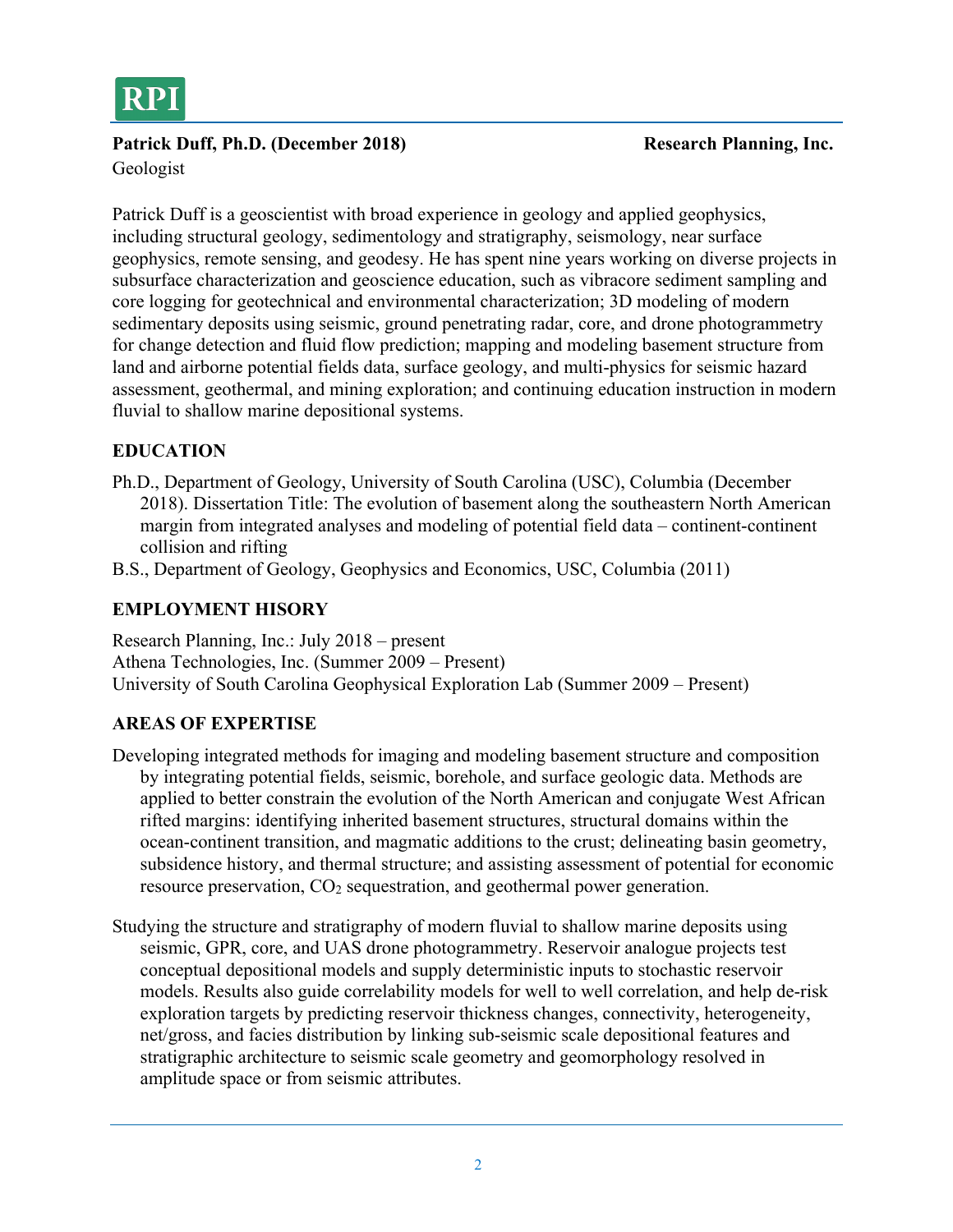#### **PROFESSIONAL EXPERIENCE**

- RPI, 2018- present, U.S. Pipeline Hazardous Materials Safety Administration, drinking water sensitivity assessment – establishing aquifer boundaries and hydrogeologic framework by assimilating public domain surface geology and well data
- Athena Technologies, 2012-present, assistant instructor, AAPG/Nautilus Modern Terrigenous Clastic Depositional Systems and Reservoir Analogues – communicating geologic concepts and depositional system elements in a field-based short course
- Oceana Gold, 2017-2018, Haile Exploration Program integrating potential field, surface geology, core, and rock properties to produce maps and models of units prospective for mineralization
- Earth Science Resource Institute, University of South Carolina, 2017-2018, Integrated Methods for Change Detection and Environmental Monitoring – developing a method for change detection and monitoring of riparian and coastal environments for human impact and flood risk using drone remote sensing and near surface geophysics
- SC Department of Natural Resources, SC Geological Survey, 2016-2017, Earthen Dam Assessment and Monitoring Program – developing and validating a method for monitoring the integrity of earthen dams using ground penetrating radar
- SC Department of Natural Resources, SC Geological Survey, 2015-2016, Low-Temperature Geothermal Resource Assessment – identifying and characterizing low-temperature geothermal targets using surface geology and potential fields
- Athena Technologies, 2009-2014, Research Associate participated in more than 20 vibracore sediment sampling projects for subsurface characterization in support of pre-dredge, beach renourishment, marine construction, and coastal and wetland environmental restoration

#### **SELECTED PUBLICATIONS**

- Duff, P. D., and Kellogg, J. N., (submitted, Geology), Tectonophysics of the Brunswick Magnetic Anomaly: The Geophysical Signature and a Geologic Source for the BMA.
- Duff, P. D. (in preparation), Understanding Clastic Channel Belt Reservoirs and Fluid Flow from Modern Analogues Resolved by GPR, Seismic, Vibracore, and UAS Drone Imagery.
- Duff, P. D., and Kellogg, J. N., 2017, Reinterpretation of ADCOH and COCORP seismic reflection data with constraints from detailed forward modeling of potential field data implications for Laurentia-Peri-Gondwana suture, Tectonophysics, Vol. 712-713, p. 426-437.
- Clendenin Jr., C. W., and Duff, P.D., 2015, Superimposed oblique extension on the South Georgia Rift, South Carolina Geology, Vol. 49, p. 25-36.

#### **CONFERENCE ABSTRACTS**

Duff, P. D., and Kellogg, J. N., 2018, The nature and distribution of CAMP magmatism along the southeastern North American margin from integrated analyses of potential field data, Geological Society of America *Abstracts with Programs*, Vol. 31, No. 5.